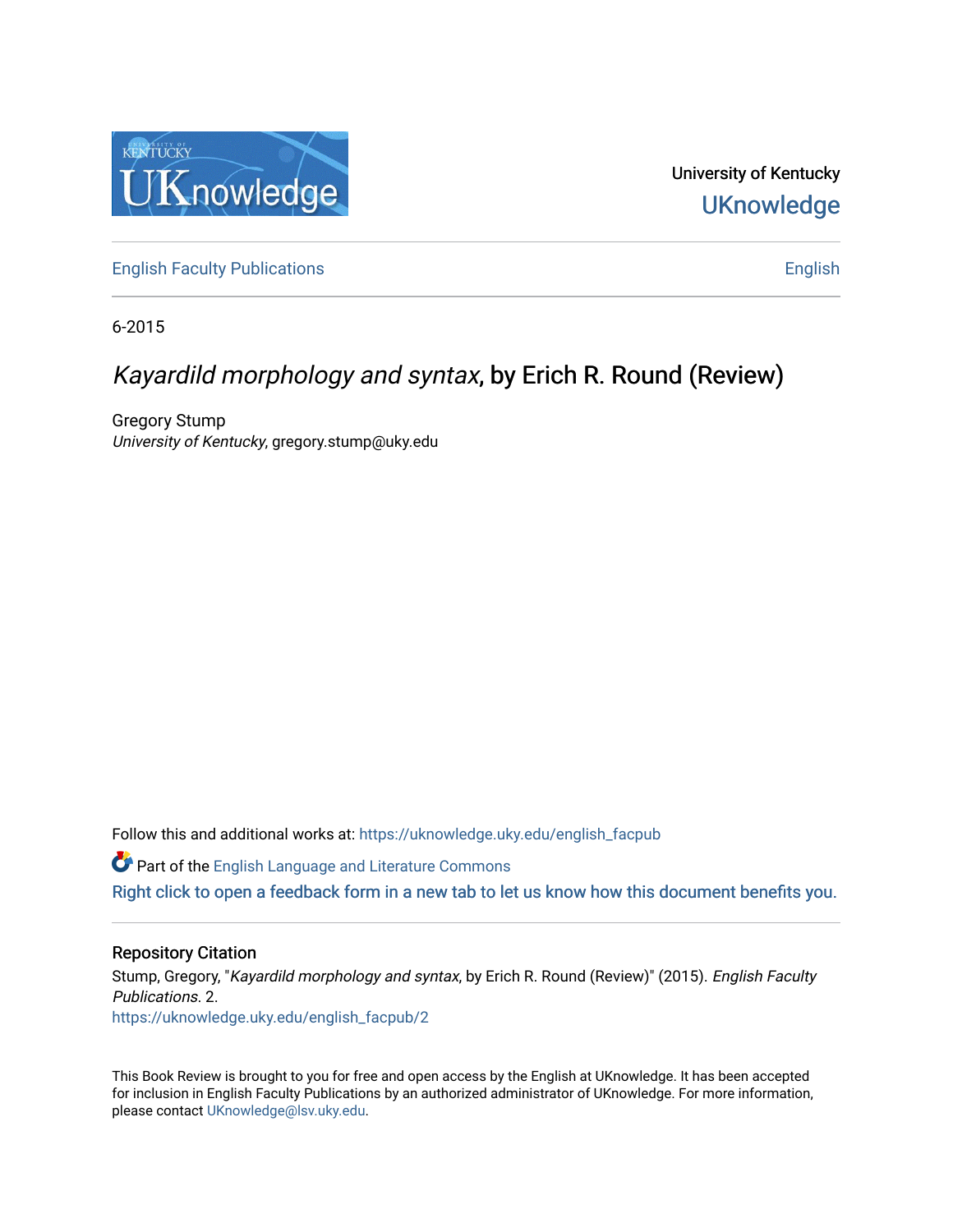## Kayardild morphology and syntax, by Erich R. Round (Review)

## Notes/Citation Information

Published in Language, v. 91, no. 2, p. 497-500.

Printed with the permission of Gregory Stump. © 2015.

The copyright holders have granted the permission for posting the article here.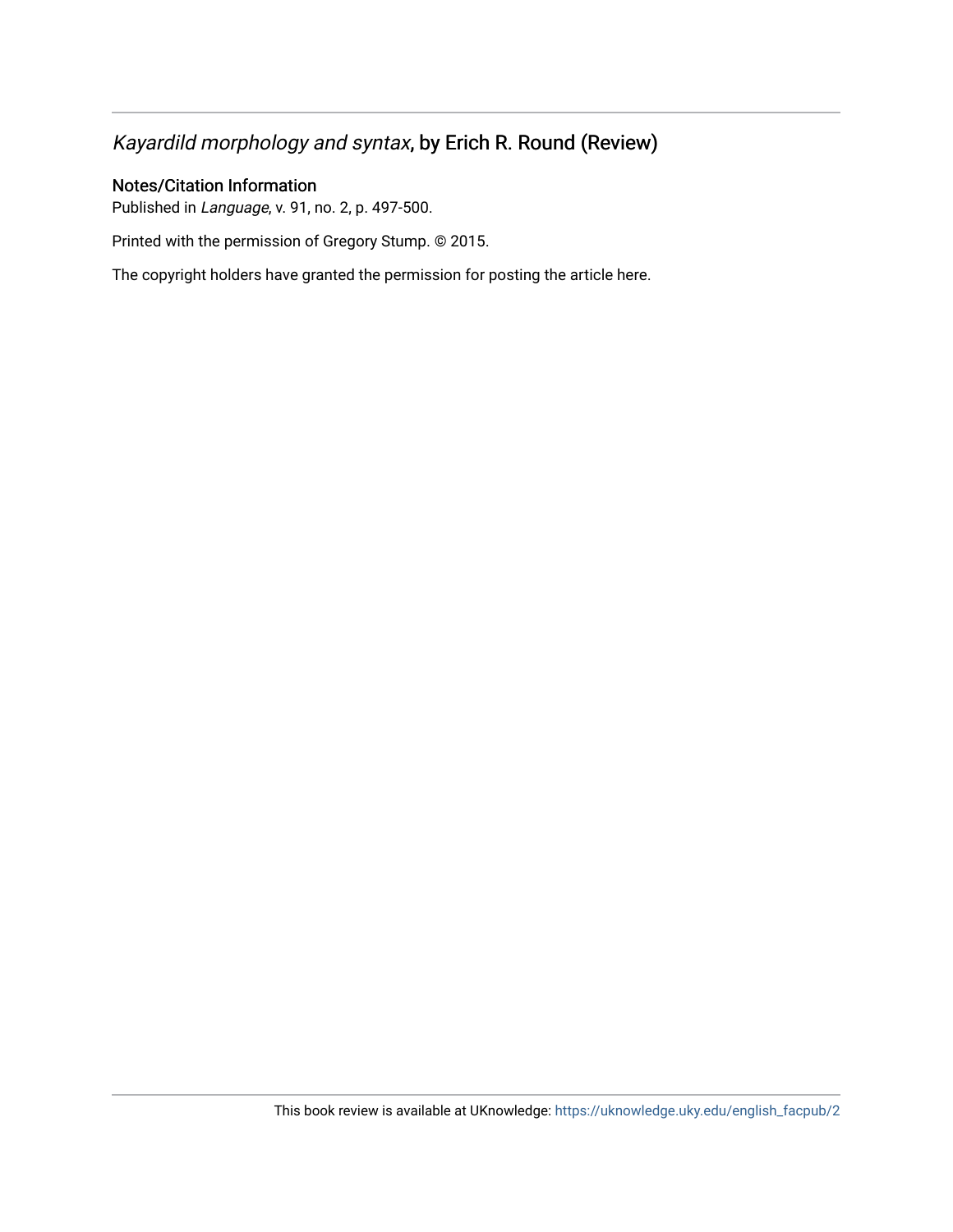#### REVIEWS 497

ponents of language might have developed gradually. And Merge itself needs to be restricted in various ways, since there are conditions on what can merge with what. These conditions could well have appeared gradually over evolutionary or historical time.

To summarize, *The origins of language: A slim guide* is an outstanding work. James R. Hurford is to be congratulated for writing what is uncontestably the best general introduction to the issues surrounding language origins and evolution.

#### REFERENCES

BERWICK, ROBERT C. 1997. Syntax facit saltum: Computation and the genotype and phenotype of language. *Journal of Neurolinguistics* 10.231–49.

Clark, Brady. 2013. Syntactic theory and the evolution of syntax. *Biolinguistics* 7.169–97.

- Hauser, Marc D.; Noam Chomsky; and W. Tecumseh Fitch. 2002. The faculty of language: What is it, who has it, and how did it evolve? *Science* 298.1569–79.
- Hurford, James R. 1989. Biological evolution of the Saussurean sign as a component of the language acquisition device. *Lingua* 77.187–222.
- Hurford, James R. 2007. *The origins of meaning: Language in the light of evolution*. Oxford: Oxford University Press.
- Hurford, James R. 2012. *The origins of grammar: Language in the light of evolution*. Oxford: Oxford University Press.
- Jackendoff, Ray. 2010. Your theory of language evolution depends on your theory of language. *The evolution of human language: Biolinguistic perspectives*, ed. by Richard K. Larson, Viviane Déprez, and Hiroko Yamakido, 63–72. Cambridge: Cambridge University Press.

1068 Seymour St. Vancouver, BC V6B 3M6, Canada  $[\text{fin}\textcircled{a}]$ u.washington.edu]

### **Kayardild morphology and syntax.** By ERICH R. ROUND. Oxford: Oxford University Press, 2013. Pp. xix, 295. ISBN 9780199654871. \$135 (Hb).

#### Reviewed by Gregory Stump, *University of Kentucky*

Since its introduction by Aronoff (1994), the concept of the morphome has had profound effects on the field of morphology. Once one acknowledges that a language's morphology may be sensitive to properties, categories, and patterns to which the rest of its grammar is simply blind, one is naturally inclined (or more inclined) to think of morphology as an autonomous grammatical component. Formerly tolerated as pesky anomalies, morphomic phenomena now invite closer examination for the insight they give into the organization of a language's morphology—and they do so pervasively.

In *Kayardild morphology and syntax*, Erich Round discusses a system of morphosyntax that, in his words, 'provides the clearest example yet of a linguistically significant morphomic level of representation, in the sense that a significant range of generalizations are accorded their simplest and most elegant expression in terms of the same, morphomically represented units' (38). The analysis that R proposes for Kayardild morphosyntax provides convincing support for this claim; in particular, his analysis provides a systematic account of the fact that, repeatedly in Kayardild, a heterogeneous set of morphosyntactic feature values is realized by precisely the same inflectional morphology (for example, the locative case, the TAM (tense/aspect/modality) properties 'instantiated', 'present', and 'immediate', the clausal property of complementization, and the derivation of place names are all independently subsumed by a morphome 'μloc' whose realization is the suffix -*ki*).

Kayardild is doubly remarkable for the intricate system of syntax in which such morphomes do their work. R argues that the distribution of morphosyntactic feature values in Kayardild syntactic structure is most cleanly definable not with respect to sentences' superficial constituent struc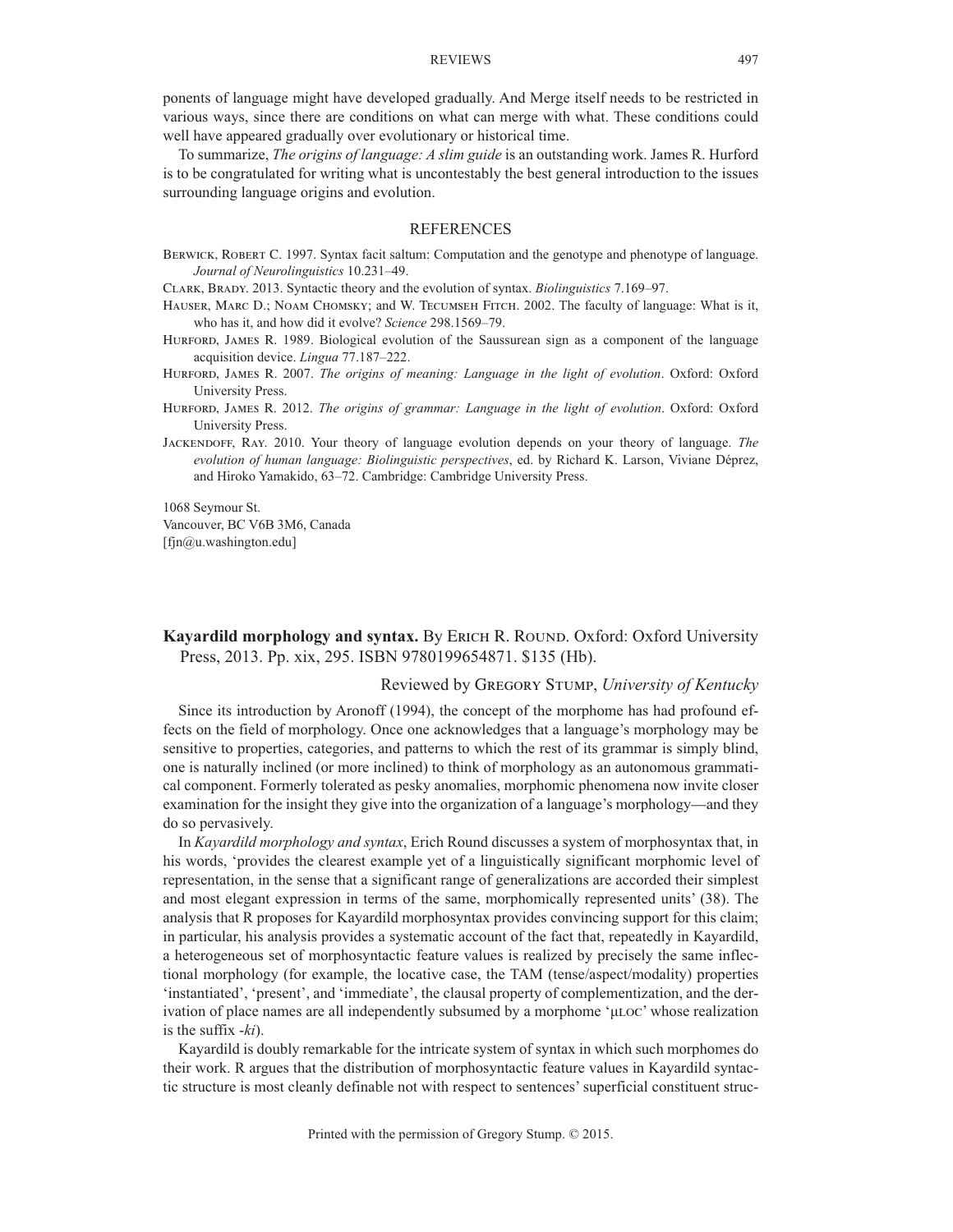ture, but with respect to richly layered 'nonsurface' structures from which superficial syntax may be projected. In his analysis, these layers are motivated primarily by the notion of CONCORD— '[t]he morphological realization, on multiple words dominated by a syntactic node **n**, of a morphosyntactic feature value associated with **n**' (76). In accordance with this notion, nonsurface syntactic structures are postulated in which each phrasal node may serve as the initial attachment site from which a morphosyntactic feature value *v* percolates to word forms whose morphology expresses *v*; the nesting of a nonsurface structure's phrasal constituents therefore reflects the nesting of morphosyntactic feature values' domains of concord. The inflection of a given word form may therefore involve the morphological realization of morphosyntactic feature values inherited from several dominating nodes, of greater or lesser hierarchical proximity; indeed, a word form may even inflect for contrasting values of the same feature.

Kayardild has an unusually elaborate system of morphosyntactic features, whose values themselves vary with respect to their attachment sites. Thus, whether the word forms in a DP inflect for a morphosyntactic feature value *v* depends on whether that DP is dominated by *v*'s attachment site. Although the percolation of feature values cannot cross the maximal clausal node S″, a feature value originating in a matrix clause may, for example, percolate into an embedded VP. Thus, given a feature whose value  $v_1$  has a matrix attachment site X and whose value  $v_2$  has an embedded attachment site Y, the percolation of these values relative to a DP contained in an embedded VP node Z may have four logically possible outcomes: DP may inherit  $v_1$  but not  $v_2$  (if Z is dominated by X but not Y);  $v_2$  but not  $v_1$  (if Z is dominated by Y but not X); both  $v_1$  and  $v_2$  (if Z is dominated by both X and Y); or neither  $v_1$  nor  $v_2$  (if Z is dominated by neither X nor Y). This is precisely what happens in the morphosyntax of the feature tama ('athematic tense/aspect/ mood'), a fact predicted by the nonsurface structure that R proposes for Kayardild sentences (118ff.). Because of both the variety of attachment sites for values of tama and the complex ways in which the inflectional realization of these values is morphomically conflated with that of other feature values, the morphosyntax of the feature tama is exceptionally intricate; R accordingly includes an extensive appendix (260–77) categorizing the distributional possibilities of tama values and exemplifying their realization with dozens of glossed examples.

R's syntactic analysis interlocks with a precise account of Kayardild inflectional morphology (215ff.). This account is executed in the context of a grammatical architecture in which inflectional realization involves three levels of representation for an inflected word form: at the morphosyntactic level Σ, a word form's representation specifies the morphosyntactic properties directly pertinent to its syntax and interpretation; at the morphomic level M, its representation specifies the morphomes that determine its morphological realization; and at the phonological level Φ, its representation specifies its (underlying) phonological form. (In accordance with this view of Kayardild morphology, R's glossed examples have three levels of representation phonological, morphosyntactic, and morphomic—rather than the usual two.)

The architecture assumed for inflectional morphology entails two mappings: the ΣM mapping and the MΦ mapping. The definition of these two mappings is mediated by a set of ranked optimality-theoretic constraints and by a constraint of 'lexical grounding', according to which each mapping depends on a lexicon of input-output pairings—pairings of morphosyntactic feature values with morphomic values for the  $\Sigma M$  mapping, and pairings of morphomic values with morphs for the MΦ mapping.

In R's analysis, the inflectional realization of a Kayardild word form's feature content depends on the assumption that feature values are at least partially ordered. This ordering arises in two ways—partly as an effect of the definition of the percolation relation in syntax, and partly as an effect of purely morphological constraints on linearization. R argues that the definition of percolation must play a role in the ordering of feature values because the hierarchical relations among feature values' attachment sites are sometimes mirrored by the linear ordering of those feature values' exponents; at the same time, purely morphological constraints must also be relevant, since this sort of mirroring is not always in evidence, and is indeed sometimes overridden. Besides determining the ordering relation among certain feature values (and hence among their exponents), syntactic structure has a second important effect on inflectional realization, in that certain syntactic configurations serve to establish a relation of 'antagonism' between particular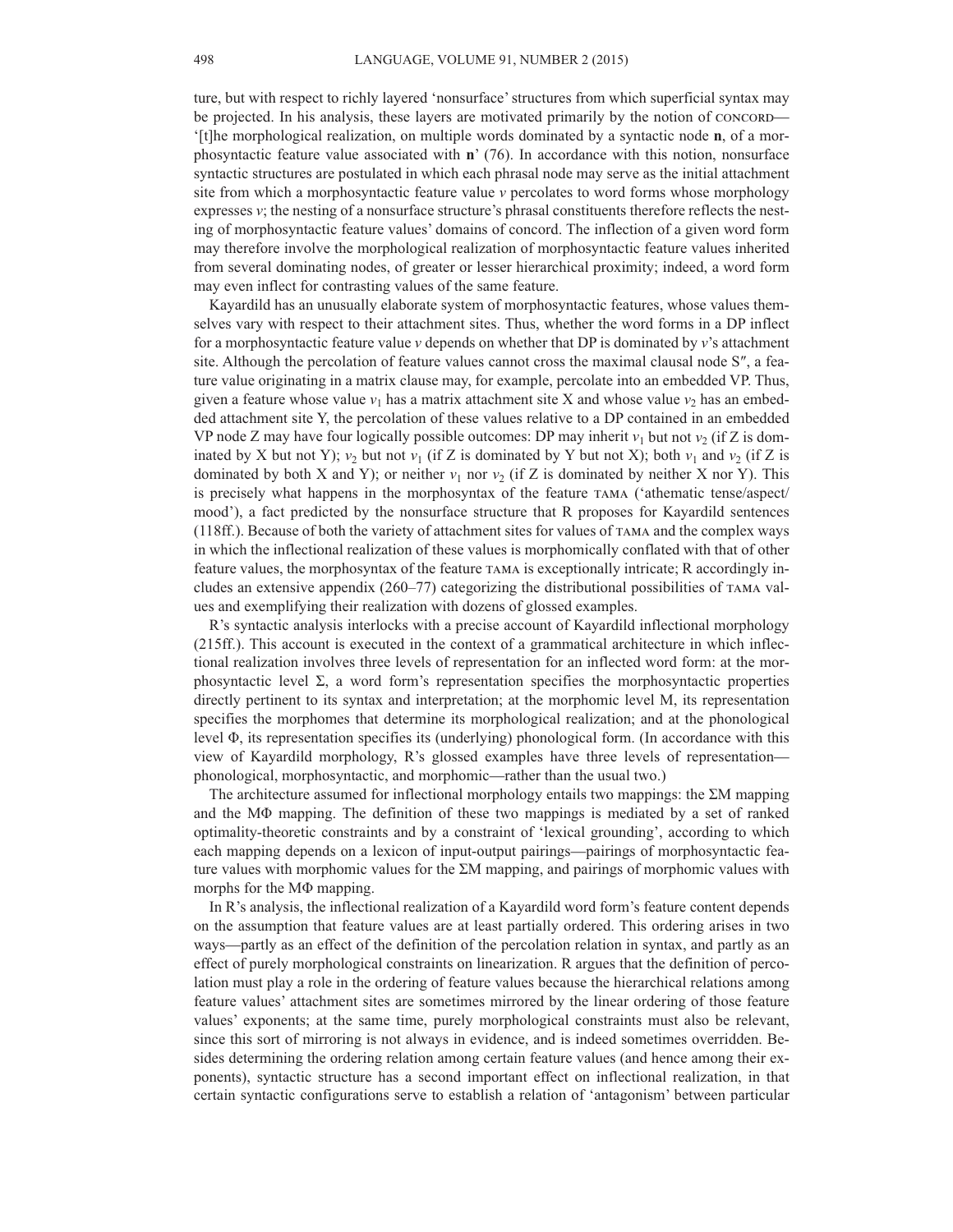morphosyntactic features—a relation entailing that the inflectional realization of one feature excludes that of the other (169ff.).

R's three-tiered conception of a language's inflectional morphology (constraint-based realizational morphology—CBRM) is in some ways reminiscent of the paradigm-linkage (PL) approach to inflection advocated in Stump 2002, 2006, Stewart & Stump 2007, and subsequent work.<sup>1</sup> In this approach, the correspondence relation between content paradigms and form paradigms equates to the ΣM mapping, and the inflectional expression of form paradigms as realized paradigms constitutes the MΦ mapping. The  $\Sigma M$  lexicon in CBRM may be seen as an extensional definition of the property mapping between content cells and form cells in the PL approach; and the MΦ lexicon is at least loosely comparable to a language's rules of inflectional exponence in the PL approach.

Although these two approaches to inflectional morphology are both formal interpretations of Aronovian morphomics, they differ in key respects. The overarching difference is that in CBRM, morphotactic relations embody the optimal satisfaction of a set of ranked constraints; in the PL approach, by contrast, they follow from the definition of a language's paradigm function. The CBRM and PL approaches are also distinguished by numerous lower-level choices of execution whose relative merits remain to be weighed.

In the PL approach, for example, morphosyntactic property sets are invariably unordered, but may exhibit the sort of nesting defined by Anderson's layering principle (1992:94ff.); R's analysis of Kayardild therefore raises the question of whether feature layering and feature ordering are simply notational variants, and if not, whether both are necessary, and if not, whether one device should be preferred over the other.

The ΣM and MΦ lexicons invoked in defining the ΣM and MΦ mappings raise other questions. In the PL approach, the cognate mappings are formulated to take full account of lexical conditioning (e.g. by inflection-class differences) and of the possibility of nonconcatenative exponence. It is not immediately clear, however, how the  $\Sigma M$  and  $M\Phi$  lexicons might be squared with either phenomenon. Neither one seems to play a central role in the morphology of Kayardild, suggesting that the comparative evaluation of the CBRM and PL approaches will ultimately depend on morphological phenomena proper to languages that are typologically rather different from Kayardild.

That said, it is amply clear that CBRM affords an exceptionally precise account of Kayardild concord and the morphomic inflection that expresses it. *Kayardild morphology and syntax* accordingly deserves the careful attention of at least two audiences. It will surely attract wide interest among Australianists; R's meticulous account of Kayardild's intricate morphosyntax is remarkable both for its detail and for its theoretical sophistication, and will surely suggest new ways of analyzing similar phenomena in other, related languages. Readers will appreciate the considerable pains that R has taken to identify the exact points of similarity and contrast between his analyses and those proposed in Nicholas Evans's (1995) landmark *Grammar of Kayardild*; for example, he includes an appendix explicitly listing the correspondences between the features and values assumed in his and Evans's analyses (256–59).

Morphologists, the other major audience for R's book, should devote particular attention to R's analysis of Kayardild for its rigorous and extensive application of the morphome concept. It demonstrates that the most explanatory account of Kayardild inflectional morphology demands the postulation of a level of pure morphology mediating between word forms' morphosyntactic representations and their inflectional realization; in so doing, it points the way to new possibilities for the analysis of languages worldwide.

#### REFERENCES

Anderson, Stephen R. 1992. *A-morphous morphology*. Cambridge: Cambridge University Press. Aronoff, Mark. 1994. *Morphology by itself*. Cambridge, MA: MIT Press.

<sup>1</sup> See likewise O'Neill (2013a,b), who proposes a similar three-tiered approach.

Evans, Nicholas. 1995. *A grammar of Kayardild: With historical-comparative notes on Tangkic*. Berlin: Mouton de Gruyter.